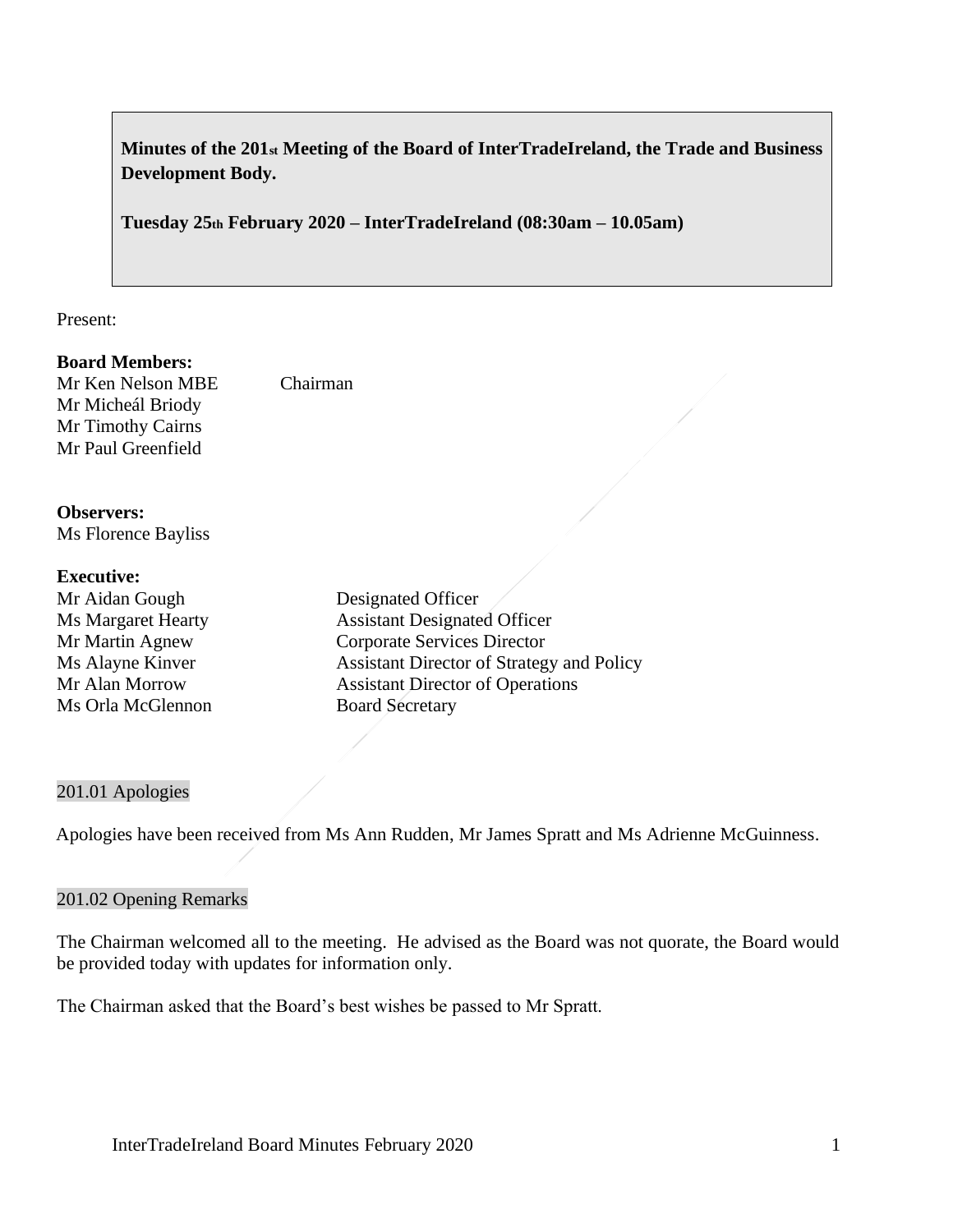### 201.03 Conflict of Interest

The Chairman asked members to declare any conflicts of interest relating to today's agenda. Mr Nelson declared a potential conflict of interest arising from his position as CEO of LEDCOM, which is a member organisation of Enterprise Northern Ireland and is involved in the delivery of the Co-Innovate programme. Mr Briody also declared a potential conflict of interest arising from his position as CEO of Silver Hill Foods, which is involved with the Co-Innovate programme.

No other conflicts were declared.

#### 201.04 28th January 2020 Board Minutes

The minutes of the 28th January 2020 Board meeting were reviewed by the Board and they agreed they are a true record of the meeting and would be ratified at the next quorate Board meeting.

#### 201.05 Matters Arising

Mr Gough advised that the Board's appreciation had been passed on to staff and Mr Ryan would provide the Board with an update on Co-Innovate Strand 4, later in the meeting.

#### 201.06 Chairman's Business

The Chairman reported that Ms Bayliss and Ms McGuinness's appointments are yet to be ratified by the NSMC and it was still uncertain when the next NSMC meeting would take place.

He reported that he had attended the Chartered Accountants Ireland annual dinner in Dublin at the end of January and would be attending the Chartered Accountants Ulster Society annual dinner on 5th March in Belfast. The Chairman advised that he is due to meet with Minister Dodds along with Mr Gough and Ms Hearty on Thursday 27th February and would be given the opportunity to update the Minister on the work of the Body and discuss the draft Corporate Plan.

The Chairman thanked Mr Morrow for his participation at a recent event he had attended organised by a Fusion company from Larne at which there had been great engagement at a local level.

Board members were invited to attend the Pre Venture Capital Conference Dinner on 4th March and the Venture Capital Conference on 5th March. Mr Greenfield advised that he would attend the Pre Conference dinner on behalf of the Board.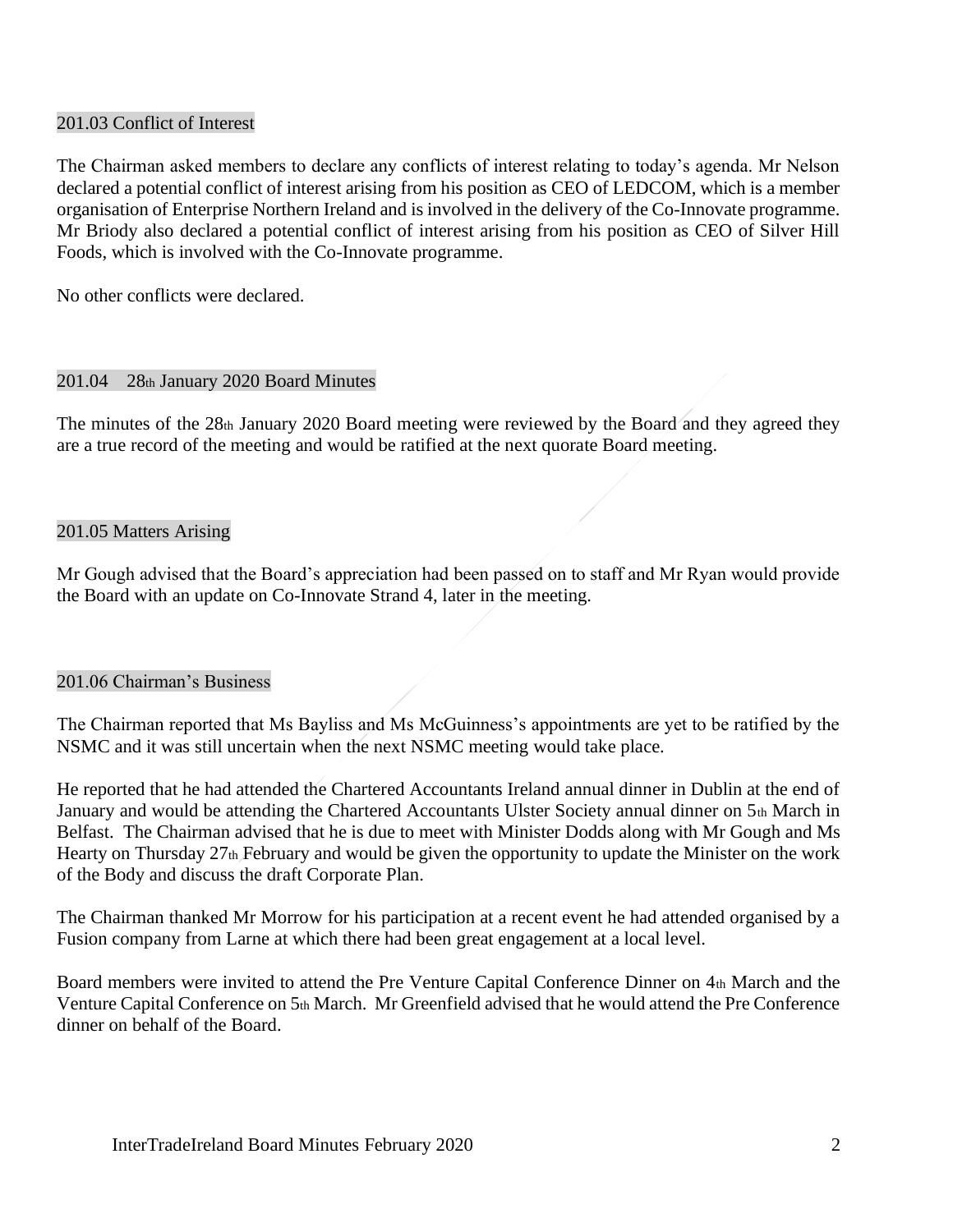### 201.07 Designated Officer Report

Mr Gough advised that following the recent election in Ireland, a new Government has yet to be formed which is affecting the scheduling of NSMC Plenary and Sectoral meetings at which decisions on Board appointments were to be taken. Both administrations are conscious of the urgency of this issue and options are under consideration to approve existing nominees at the earliest opportunity.

Mr Gough highlighted the work of Ms Gráinne Lennon in our new practical approach to the development of all island clusters in specific sectors, as prioritised in the new Corporate Plan. He reported on her work to connect the Life and Health Science network in Northern Ireland and the West of Ireland which will include the facilitation of a trade mission to Galway by Northern Ireland stakeholders on 6th and 7th May 2020 at which workshops will assist SMEs to sell into MNC's supply chains.

The Board were updated on work by the Senior Leadership Team to develop plans to take forward the ten critical actions that will support our new strategic approach as outlined in the 2020 – 2022 Corporate Plan.

- Implement a 3 year multi annual research plan;
- Set targets to review criteria for existing programmes to align with new priorities and areas of focus;
- Implement a new Personal Development Strategy;
- Develop initiatives to support the development of all-island Clusters;
- Develop a Digitalisation and Data Analytics Plan;
- Achieve IIP Gold Standard:
- Achieve a Customer Service Excellence accreditation:
- Develop a new set of Supplementary Performance Indicators;
- Develop a new Communication Plan; and
- Develop a new CSR action plan.

Mr Gough advised that he had recently met with the heads of the IOD and CBI in Northern Ireland; the EU's Task Force who are negotiating the future trading relationships with the UK, officials from Invest N.I. and the Department of International Trade in the UK Embassy in Dublin. He informed the Board of a forthcoming meeting with the Federation of Small Businesses (FSB) and the Small Firms Association (SFA) to discuss areas of mutual co-operation.

The Chairman commented that the new Corporate Plan is well aligned with the strategies of other agencies on the island including Invest N.I. as discussed at a recent meeting with their officials.

The Chairman thanked Mr Gough for his update and the Board noted the Designated Officer's report.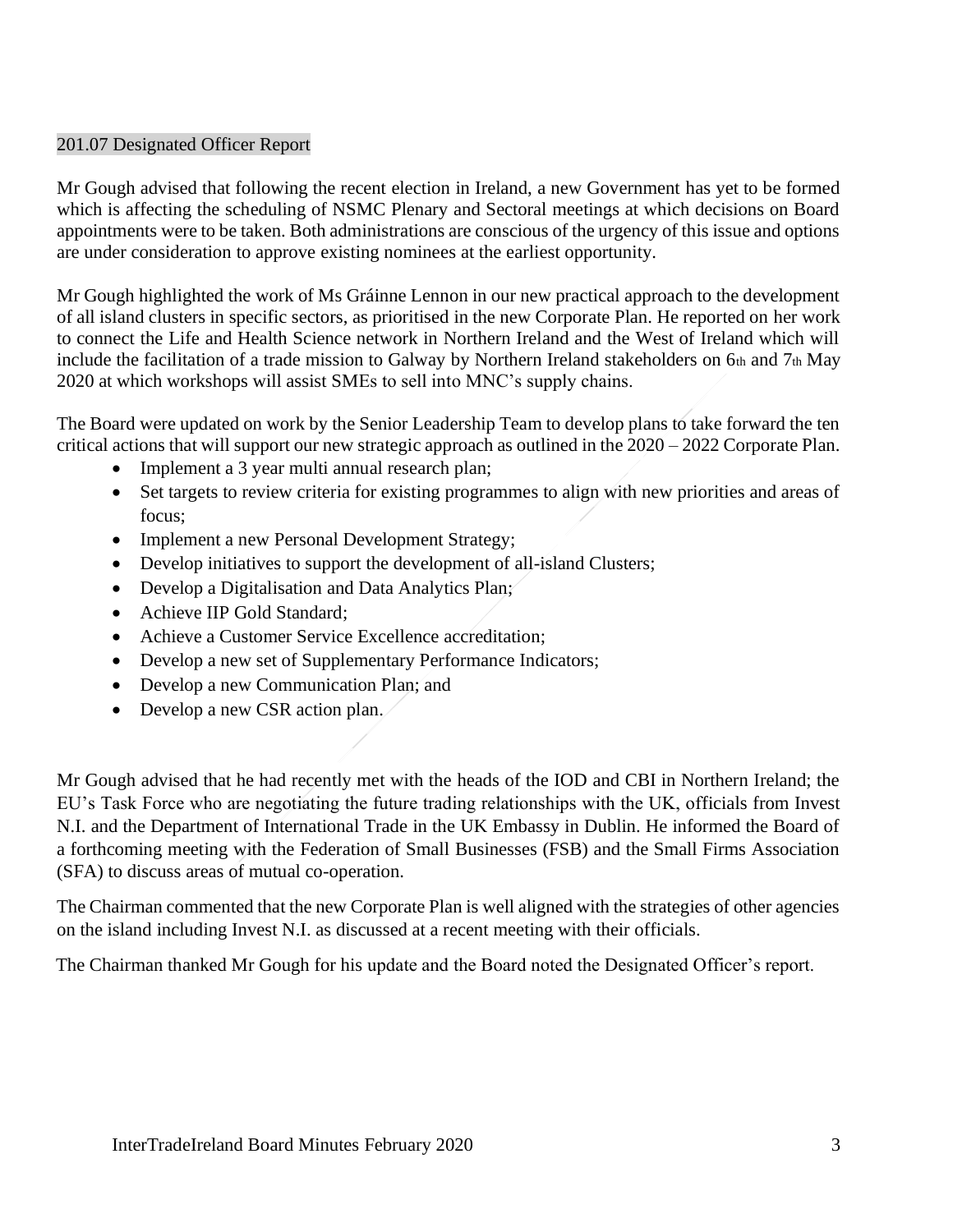### 201.08 Board Sub Committee Reports

#### *Innovation Sub Committee Report*

Mr Morrow reported back from the Innovation Sub Committee meeting held on 28th January 2020. Nine new FUSION applications were considered, eight were approved and one was deferred. He advised that many of the recent applications were from priority areas identified in the new Corporate Plan including I4.0 technologies, Bio Economy and Data Analytics.

The Chairman commented on the large volume and sectoral spread of applications to the Fusion programme.

The Board noted the Innovation Sub Committee report and the Chairman thanked Mr Morrow for his update.

#### *Trade Sub Committee Report*

Mr Greenfield reported back from the Trade Sub Committee meeting held on 28th January 2020. He advised that twenty new Acumen applications were assessed, eighteen were approved, one deferred and one rejected. An appeal to a previous rejection was reviewed and the decision upheld. The quality and volume of the applications recommended for support was commended.

The Board noted the Trade Sub Committee report and the Chairman thanked Mr Greenfield for his update.

#### 201.09 For Consideration, Discussion and Noting.

#### *Operations Directorate Progress and Activity Report*

Ms Hearty presented the Operations Directorate Progress and Activity Report. She advised that there continues to be a strong pipeline for all programmes and the challenge is to manage budgets, emphasising that in many instances, projects approved in this financial year will incur expenditure next year. The importance of securing additional funds was highlighted.

Ms Hearty reported on the forthcoming outreach activity including our representation at the National Enterprise Week events scheduled for the 1st week in March, which will involve staff giving presentations and participation on panel discussions. She reported on the on-going demand for our involvement on judging panels at various Business Awards including the FSB and Irish Exporters Association.

Ms Hearty gave an update on the Brexit Advisory Service with staff currently focussing on developing digital content. There will be a strategic focus on supply chain issues and although voucher funding will not be actively promoted until details of the new trade deal emerge, the scheme remains open. Ms Hearty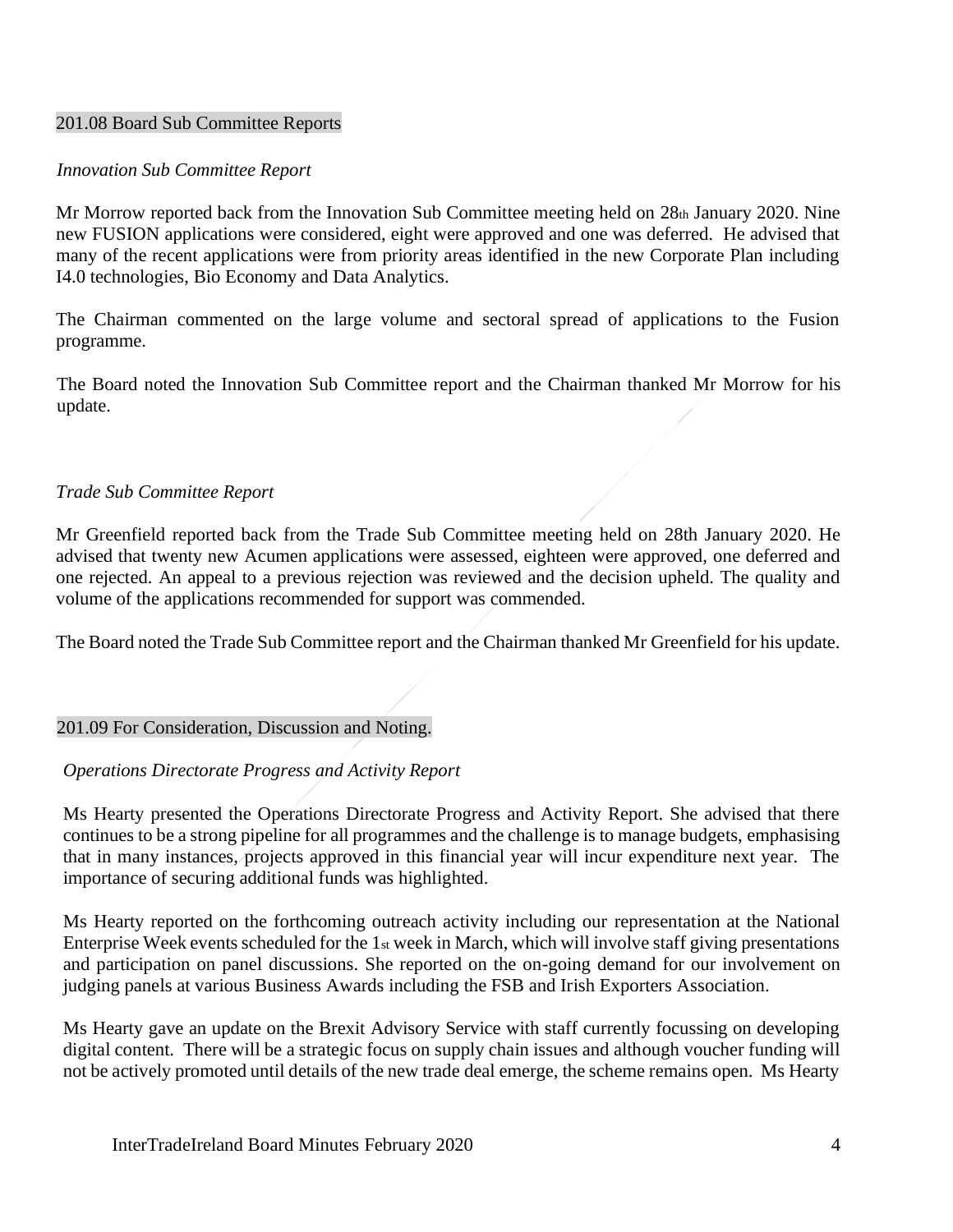reported that the team are involved in conducting a series of meetings with service providers and updating the webpage content.

Mr Briody asked Ms Hearty if the Executive had any plans or supports available to businesses in respect of the UK's proposed new immigration policies. Ms Hearty agreed to discuss this with the Brexit team.

Ms Hearty informed the Board that the Executive are working with CPD to develop tender documentation for a delivery agent for the next phase of the Go-2-Tender programme with the new programme expected to commence in June 2020. Approvals for the Fusion Phase VI programme and economic appraisal is progressing, with a DfE Casework Committee scheduled for 26th March.

Ms Hearty reported that a Network and Facilitation Manager for the Innova programme has been recruited and has been tasked to identify potential opportunities and focus on priority sectors highlighted in the new Corporate Plan.

The Venture Capital Conference has received 214 registrations to date and a sell-out is anticipated. Ms Hearty advised that feedback from the Equity Advisory Clinics and the work of our Lead Equity Advisor, Mr Drew O'Sullivan has been extremely positive.

The Board noted the Operations Directorate Progress and Activity Reports and the Chairman thanked Ms Hearty for her update.

# *Co-Innovate Programme Update*

Mr Neil Ryan, Co-Innovate Director joined the Board meeting for this agenda item and provided an update on the progress made on Strand 4 of the Co-Innovate Programme. He advised that extensive work has been done in the past month on Strand 4. This has included the recruitment of consultants to generate high potential leads and assist SMEs through to application submission. Mr Ryan reported that the LEAP (Linking Experts, Academia and Projects) campaign has been launched via emailers, flyers, social media and press to promote Strand 4 and will run for the next  $5 - 6$  months. Five information sessions to target companies directly to Strand 4 and 5 have been arranged with three already having taken place. Feedback from the 56 participants attending to date has been very positive. Mr Ryan reported that a promotional media case study video has been completed.

To date, there have been 4 Strand 5 (B2B projects) approved and these account for 8 SMEs against a final target of 30. Mr Ryan advised that the approved business cases to date would account for 28 against this target, if all were approved.

A response to the request to SEUPB for a nine-month extension to the programme is anticipated at the end of Q1 2020. Mr Ryan reported that the Sponsoring Departments have indicated their support for this.

The Board discussed and it was agreed that progress has been made.

The Board noted the Co-Innovate Programme report and the Chairman thanked Mr Ryan for his update.

InterTradeIreland Board Minutes February 2020 5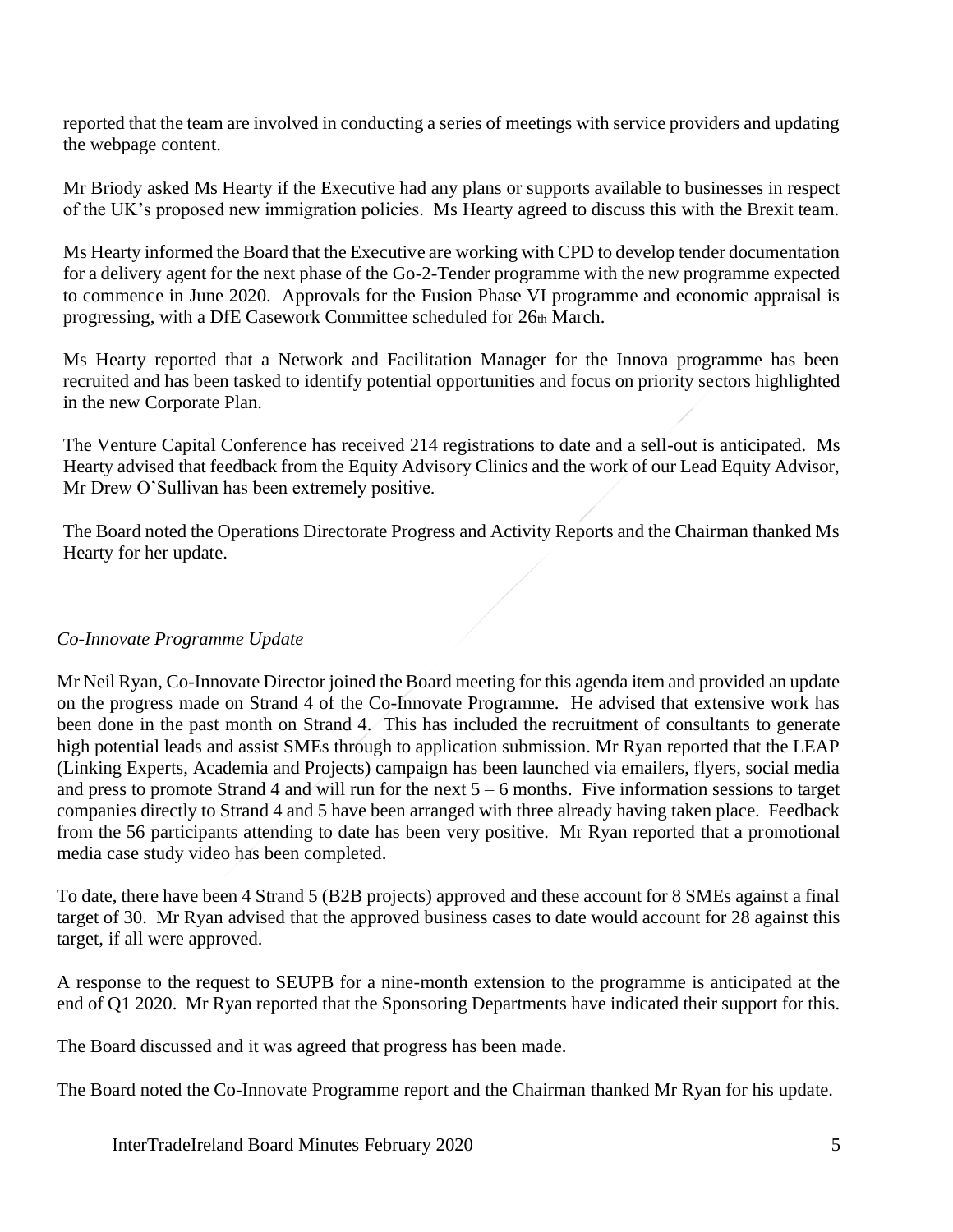Ms Kinver and Mr Ryan gave a presentation on the Peace Plus Programme. Ms Kinver advised that this programme will follow on from the current Peace and INTERREG VA programme and will run from 2021 to 2027. SEUPB are currently carrying out a stakeholder engagement exercise including a detailed questionnaire which is due to complete on 28th February 2020. Sponsoring Departments have indicated their support for the Body's role in the new programme. Ms Kinver outlined the policy objectives of the new programme including:

- **A Smarter Europe** by promoting innovative and smart economic transformation;
- **A Green, Low-Carbon Europe** by promoting clean and fair energy transition, green and blue investment, the circular economy, climate adaptation, risk prevention and management;
- **A More Connected Europe** by enhancing mobility and regional ICT connectivity;
- **A More Social Europe** implementing the European Pillar of Social Rights; and
- **A Europe Closer to its Citizen** by fostering the sustainable and integrated development of urban, rural, coastal areas and local initiatives.

Ms Kinver reported that aspects of the new programme align with our current Corporate Plan, particularly in the areas of SME productivity, Industry 4.0, cluster development and transitioning to a low carbon economy. Although it is too early for specific programmes to be known yet, the survey provides the Body with an opportunity to influence the programme going forward.

The Chairman thanked Ms Kinver and Mr Ryan for their update.

# *Q4 2019 Business Monitor Results*

Ms Curran, Policy Research Manager and Ms Nicola McGuinness, Project Information and Research Manager joined the Board meeting for this agenda item.

Ms Curran commented on the significant engagement by the media and the reach via social media platforms on the latest Business Monitor results and thanked the Communications team for their input. She reported that the latest results reveal that the business environment remains resilient with 44 % of firms across the island in growth mode, while 42% are stable. Worrying signs for small firms continues this quarter with 33% of micro enterprises reporting that they are just breaking even at best. Ms Curran advised that just under a third of businesses are operating below capacity and the percentage of firms working at or close to full capacity has fallen by 14% this quarter. Recruiting staff is a growing concern and in particular, large firms are reporting a lack of appropriate skills available in the workforce.

Ms Curran reported on the positive news this quarter with investment figures on the rise in areas such as marketing, upgrading of equipment and systems, R&D and staff training. 27% of businesses plan to invest in their staff in the year ahead and it is hoped that this trend continues.

The InterTradeIreland Corporate Plan is committed to supporting businesses in moving towards a low carbon economy. Ms Curran advised that 57% of firms placed an importance in moving towards a low carbon future and 70% see skills as an enabler to the energy transition.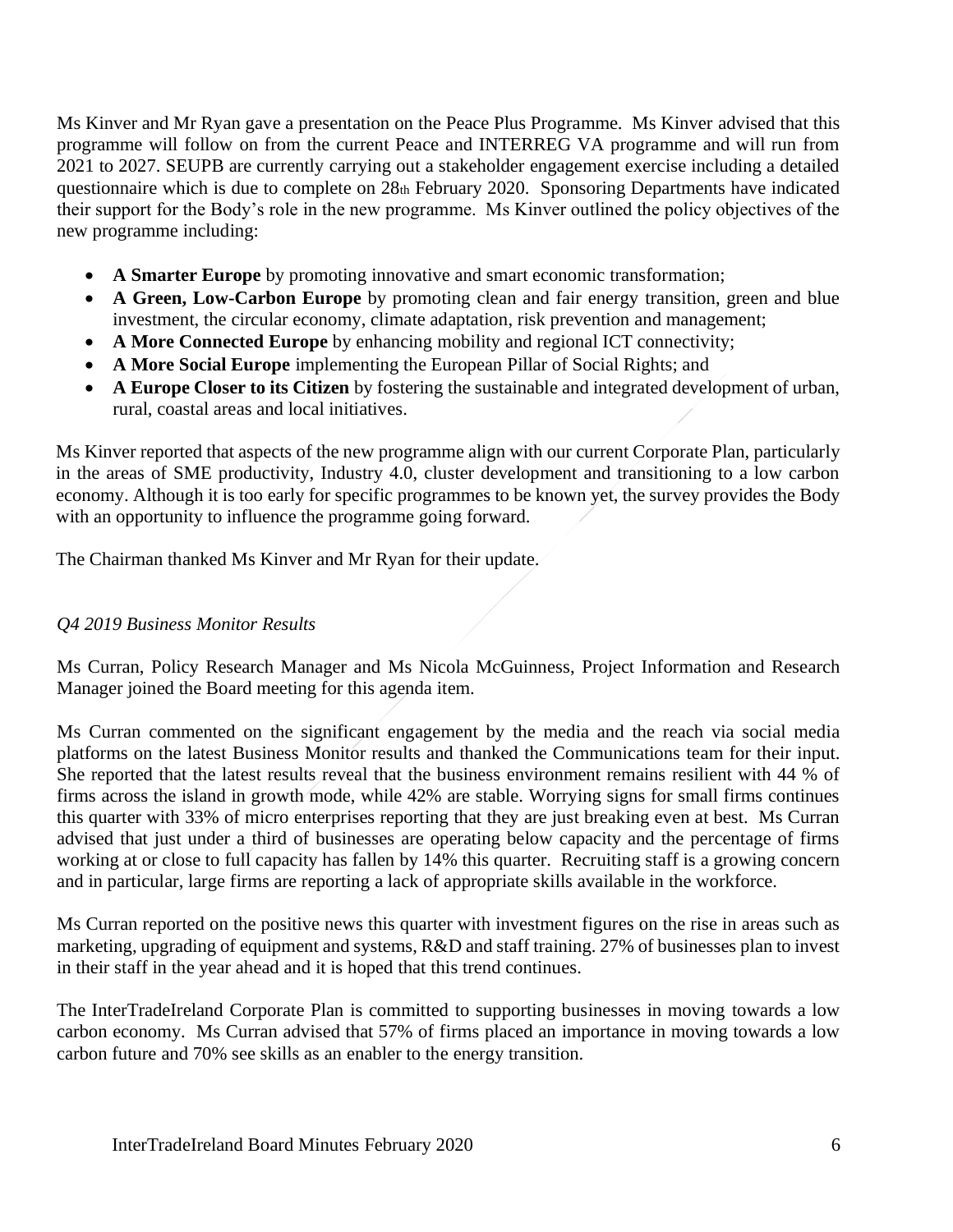The Board were informed of the significant Advertising Value Equivalent of Q4 2019 media coverage of over £660k. N.I. coverage included BBC Newsline coverage, radio and online, the Belfast Telegraph and Irish News. Ireland coverage include RTE online, the Irish Times, Newstalk and regional radio. Ms Curran thanked her team, Mr Gough for his participation on the Good Morning Ulster radio interview and the assistance of the Communications team.

The Board discussed the Business Monitor results and commended the work of this evidence based, statistically robust information.

The Board noted the All Island Business Monitor results for Q4 2019 and the Chairman thanked Ms Curran and Ms McGuinness for their work in this area.

### *Governance and Financial Matters*

Mr Agnew presented the Governance and Financial Matters report. He advised that interim audit work has been undertaken by the N.I. Audit Office during February with the final audit fieldwork due to commence at the end of March. The draft year end accounts to be audited and included in the Annual Report and the proposed Audit Strategy is due to be reviewed by the Audit and Risk Assurance Committee at its meeting following the Board meeting.

Mr Agnew reported that the internal auditors have completed an audit of payroll policies and procedures and a 'satisfactory' assurance rating was awarded.

There has been no significant development on addressing the issue of Board appointments and the matter is unlikely to be resolved until an NSMC meeting has taken place. It was agreed that the matter should continue to be raised with NSMC and Sponsoring Departments.

All Board members were asked to submit their Statement of Interests form to the Finance Manager as soon as possible.

Mr Agnew gave an overview of the Body's financial out-turn. The 2017, 2018 and 2019 Business Plans have yet to be approved. It is anticipated that these will be approved at the next NSMC meeting.

The Board noted the Governance and Financial Matters report. The Chairman thanked Mr Agnew for his report.

*Tenders and Variations to Letters of Offer/Appointment*

Mr Agnew advised that there were no requests to go to tender or variations to letters of appointment.